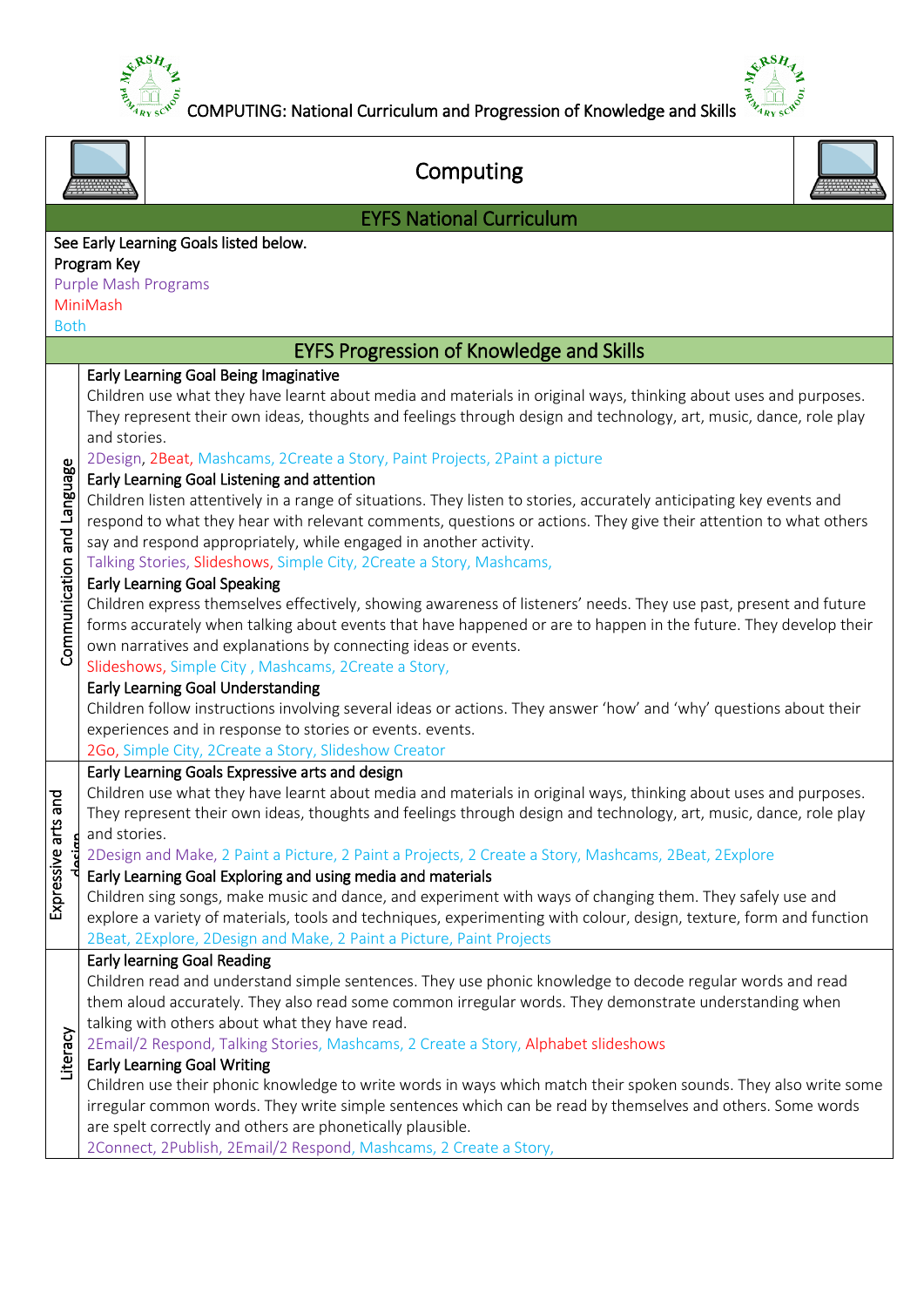

 $\frac{1}{2}$   $\frac{1}{2}$   $\frac{1}{2}$   $\frac{1}{2}$   $\frac{1}{2}$   $\frac{1}{2}$   $\frac{1}{2}$   $\frac{1}{2}$   $\frac{1}{2}$   $\frac{1}{2}$   $\frac{1}{2}$   $\frac{1}{2}$   $\frac{1}{2}$   $\frac{1}{2}$   $\frac{1}{2}$   $\frac{1}{2}$   $\frac{1}{2}$   $\frac{1}{2}$   $\frac{1}{2}$   $\frac{1}{2}$   $\frac{1}{2}$   $\frac{1}{2}$ 

|                      | <b>Early Learning Goal Numbers</b>                                                                                                                                                                                                   |
|----------------------|--------------------------------------------------------------------------------------------------------------------------------------------------------------------------------------------------------------------------------------|
|                      | Children count reliably with numbers from one to 20, place them in order and say which number is one more or one<br>less than a given number. Using quantities and objects, they add and subtract two single-digit numbers and count |
|                      | on or back to find the answer. They solve problems, including doubling, halving and sharing.                                                                                                                                         |
| Vathematics          | A-fish-metic, 2Quiz,, 2Count, Maths City 1, Number Paint Projects                                                                                                                                                                    |
|                      | Early Learning Goal Shape, space and measure                                                                                                                                                                                         |
|                      | Children use everyday language to talk about size, weight, capacity, position, distance, time and money to compare                                                                                                                   |
|                      | quantities and objects and to solve problems. They recognise, create and describe patterns. They explore<br>characteristics of everyday objects and shapes and use mathematical language to describe them.                           |
|                      | Maths City 2, 2DIY, 2Design and Make, Maths City 1, Shapes PIN                                                                                                                                                                       |
|                      | Early Learning Goal Health and self-care                                                                                                                                                                                             |
| Physical Development | Children know the importance for good health of physical exercise, and a healthy diet, and talk about ways to keep                                                                                                                   |
|                      | healthy and safe. They manage their own basic hygiene and personal needs successfully, including dressing and                                                                                                                        |
|                      | going to the toilet independently.<br>Mini Mash PIN- Grocers                                                                                                                                                                         |
|                      |                                                                                                                                                                                                                                      |
|                      |                                                                                                                                                                                                                                      |
|                      |                                                                                                                                                                                                                                      |
|                      |                                                                                                                                                                                                                                      |
|                      | Early Learning Goal Making relationships                                                                                                                                                                                             |
|                      | Children play co-operatively, taking turns with others. They take account of one another's ideas about how to<br>organise their activity. They show sensitivity to others' needs and feelings, and form positive relationships with  |
|                      | adults and other children.                                                                                                                                                                                                           |
|                      | MiniMash - choice of programs.                                                                                                                                                                                                       |
| PSED                 | Early Learning Goal Self-confidence and self-awareness                                                                                                                                                                               |
|                      | Children are confident to try new activities, and say why they like some activities more than others. They are                                                                                                                       |
|                      | confident to speak in a familiar group, will talk about their ideas, and will choose the resources they need for their                                                                                                               |
|                      | chosen activities. They say when they do or don't need help.<br>MiniMash - choice of programs.                                                                                                                                       |
|                      | Early Learning Goal People and Communities                                                                                                                                                                                           |
|                      | Children talk about past and present events in their own lives and in the lives of family members. They know that                                                                                                                    |
|                      | other children don't always enjoy the same things, and are sensitive to this. They know about similarities and                                                                                                                       |
|                      | differences between themselves and others, and among families, communities and traditions                                                                                                                                            |
|                      | PINS - All about Me,                                                                                                                                                                                                                 |
|                      | <b>Early Learning Goal Technology</b><br>Children recognise that a range of technology is used in places such as homes and schools. They select and use                                                                              |
|                      | technology for particular purposes.                                                                                                                                                                                                  |
|                      | <b>Simple City</b>                                                                                                                                                                                                                   |
|                      | Early Learning Goal The world                                                                                                                                                                                                        |
| Understanding the W  | Children know about similarities and differences in relation to places, objects, materials and living things. They talk                                                                                                              |
|                      | about the features of their own immediate environment and how environments might vary from one another. They                                                                                                                         |
|                      | make observations of animals and plants and explain why some things occur, and talk about changes.<br>2Connect, Simple City, Slideshow Creator, Topic Packs or PINS                                                                  |
|                      |                                                                                                                                                                                                                                      |
|                      |                                                                                                                                                                                                                                      |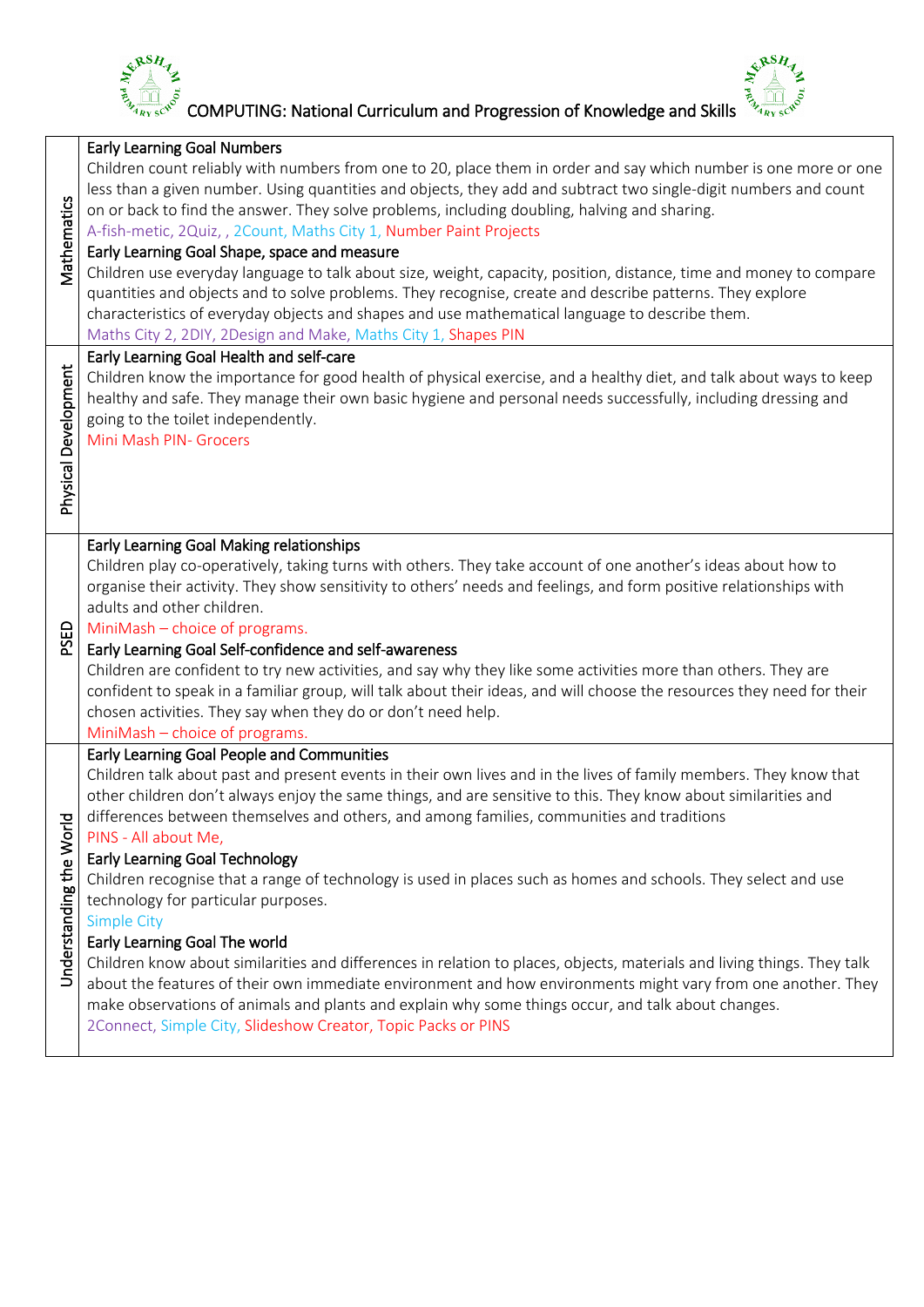

COMPUTING: National Curriculum and Progression of Knowledge and Skills

ERSH

## KS 1 National Curriculum

#### Pupils should:

- Understand what algorithms are; how they are implemented as programs on digital devices; and that programs execute by following precise and unambiguous instructions
- Create and debug simple programs
- Use logical reasoning to predict the behaviour of simple programs
- Use technology purposefully to create, organise, store, manipulate and retrieve digital content
- Recognise common uses of information technology beyond school
- Use technology safely and respectfully, keeping personal information private; identify where to go for help and support when they have concerns about content or contact on the internet or other online technologies

# **KS 1 Ready to Progress Criteria**

('Teaching a Broad and Balanced Curriculum for Educational Recovery', June 2021)

### At key stages 1 and 2:

Teachers should give priority to developing pupils' knowledge of algorithms, notably sequencing in key stage 1.

|                          |           | Year 1 Progression of Knowledge and Skills                                                                |
|--------------------------|-----------|-----------------------------------------------------------------------------------------------------------|
|                          | $\bullet$ | Understand that an algorithm is a set of instructions used to solve a problem or achieve an objective.    |
|                          |           | Know that an algorithm written for a computer is called a <b>program</b> .                                |
|                          | $\bullet$ | Recognise what is wrong with a simple algorithm when the steps are out of order                           |
|                          |           | Write their own simple algorithm                                                                          |
| Computer Science         |           | Know that an unexpected outcome is due to the code they have created and can make logical attempts to fix |
|                          |           | the code.                                                                                                 |
|                          |           | Read code one line at a time and make good attempts to predict the overall effect of the program.         |
|                          |           |                                                                                                           |
|                          |           | Purple Mash Unit: 1.4: We are Lego Builders (non-computer based)                                          |
|                          |           | Purple Mash Unit: 1.5 : We are Maze Explorers - 2Go                                                       |
|                          |           | Purple Mash Unit: 1.7: Coding - 2Code                                                                     |
|                          |           | Sort, collate, edit and store simple digital content.                                                     |
| nformation<br>Technology |           | Name, save and retrieve work and follow simple instructions to access online resources.                   |
|                          |           |                                                                                                           |
|                          |           | Purple Mash Unit 1.3: Pictograms - 2Count                                                                 |
|                          |           | Purple Mash Unit 1.5: Animated Story Books - 2Create A Story                                              |
|                          |           | Purple Mash Unit 1.8: Spreadsheets - 2Calculate                                                           |
|                          |           | Purple Mash Unit 1.5: Animated Story Books - 2Create A Story                                              |
|                          |           | Purple Mash Unit 1.2: Sorting - 2Quiz                                                                     |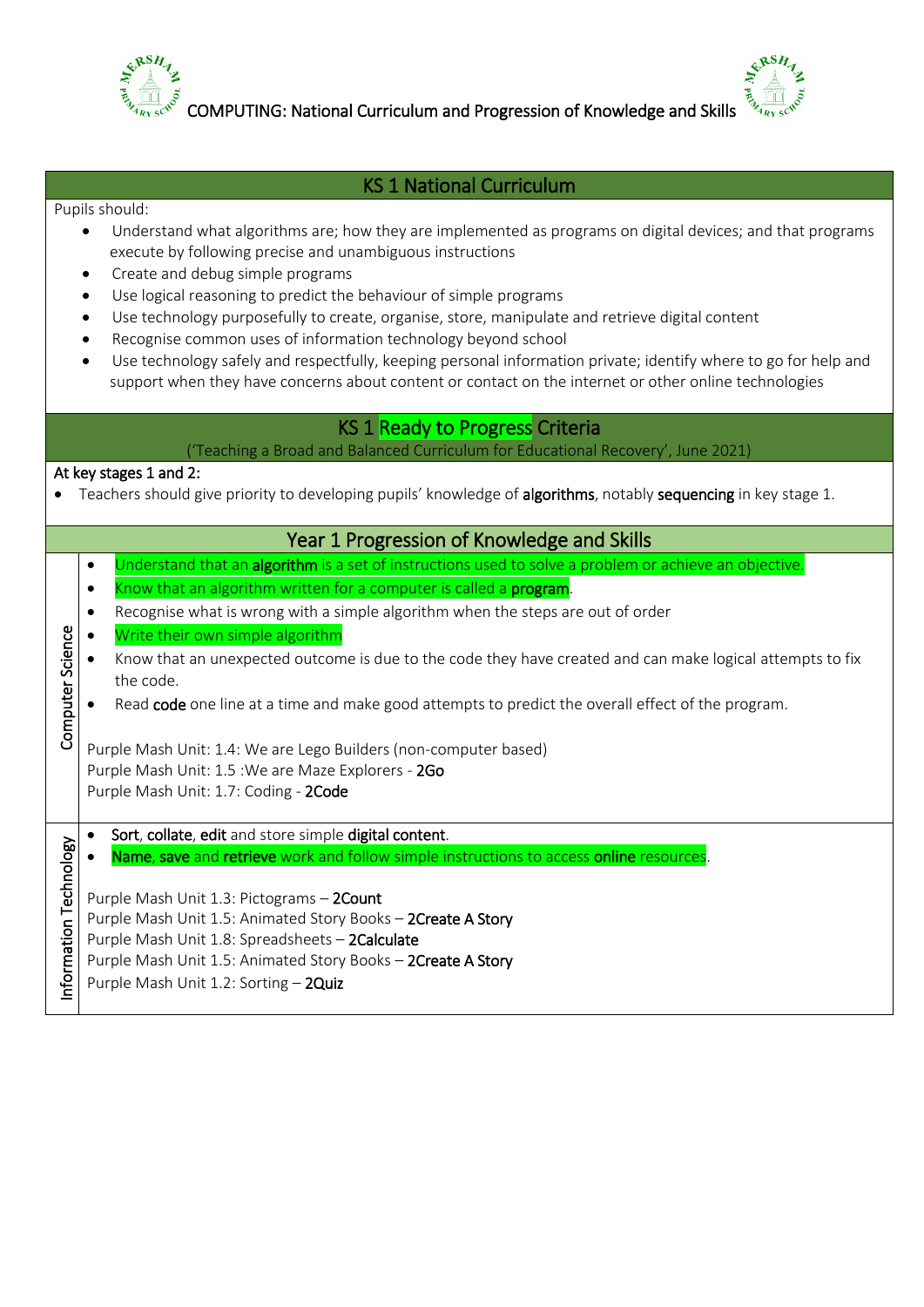



|                            | ERSH,<br>&RSH<br>COMPUTING: National Curriculum and Progression of Knowledge and Skills                                                                                                                                                                                                                                                                                                                                                                                                                                                                                                                                   |
|----------------------------|---------------------------------------------------------------------------------------------------------------------------------------------------------------------------------------------------------------------------------------------------------------------------------------------------------------------------------------------------------------------------------------------------------------------------------------------------------------------------------------------------------------------------------------------------------------------------------------------------------------------------|
| Digital Literacy           | Understand what is meant by technology and identify a variety of examples both in and out of school.<br>$\bullet$<br>Make a distinction between objects that use modern technology and those that do not e.g. a microwave vs. a<br>$\bullet$<br>chair.<br>Understand the importance of keeping information, such as their usernames and passwords, private and<br>$\bullet$<br>actively demonstrate this in lessons.<br>Take ownership of their work and save this in their own private space.<br>Purple Mash Unit: 1.1: Online Safety (Purple Mash dashboard)<br>Purple Mash Unit 1.9: Technology - (Non-Computer based) |
|                            | Year 2 Progression of Knowledge and Skills                                                                                                                                                                                                                                                                                                                                                                                                                                                                                                                                                                                |
| Computer Science           | Explain that an algorithm is a set of instructions to complete a task.<br>$\bullet$<br>When designing simple programs, children show an awareness of the need to be precise with their algorithms<br>$\bullet$<br>so that they can be successfully converted into code.<br>Create a simple program that achieves a specific purpose.<br>Identify and correct some errors and display a growing awareness of the need for logical, programmable steps<br>Identify the parts of a program that respond to specific events and initiate specific actions.<br>Purple Mash Unit 2.1: Coding - 2Code                            |
| mation Technology<br>Infor | Demonstrate an ability to organise data.<br>$\bullet$<br>Retrieve specific data for conducting simple searches.<br>Edit more complex digital data such as music compositions.<br>Children use a range of media in their digital content including photos, text and sound.<br>Purple Mash Unit 2.3: Spreadsheets - 2Calculate<br>Purple Mash Unit 2.4: Questioning - 2Question<br>Purple Mash Unit 2.7: Making Music - 2Sequence<br>Purple Mash Unit 2.8: Presenting Ideas Differently - 2Connect/2Quiz                                                                                                                    |
| Digital Literacy           | Effectively retrieve relevant, purposeful digital content using a search engine.<br>$\bullet$<br>Apply their learning of effective searching beyond the classroom and share this knowledge<br>٠<br>Make links between technology they see around them, coding and multimedia work they do in school.<br>Purple Mash Unit 2.5: Effective Searching - online searches<br>Purple Mash Unit 2.2: Online Safety - 2Respond                                                                                                                                                                                                     |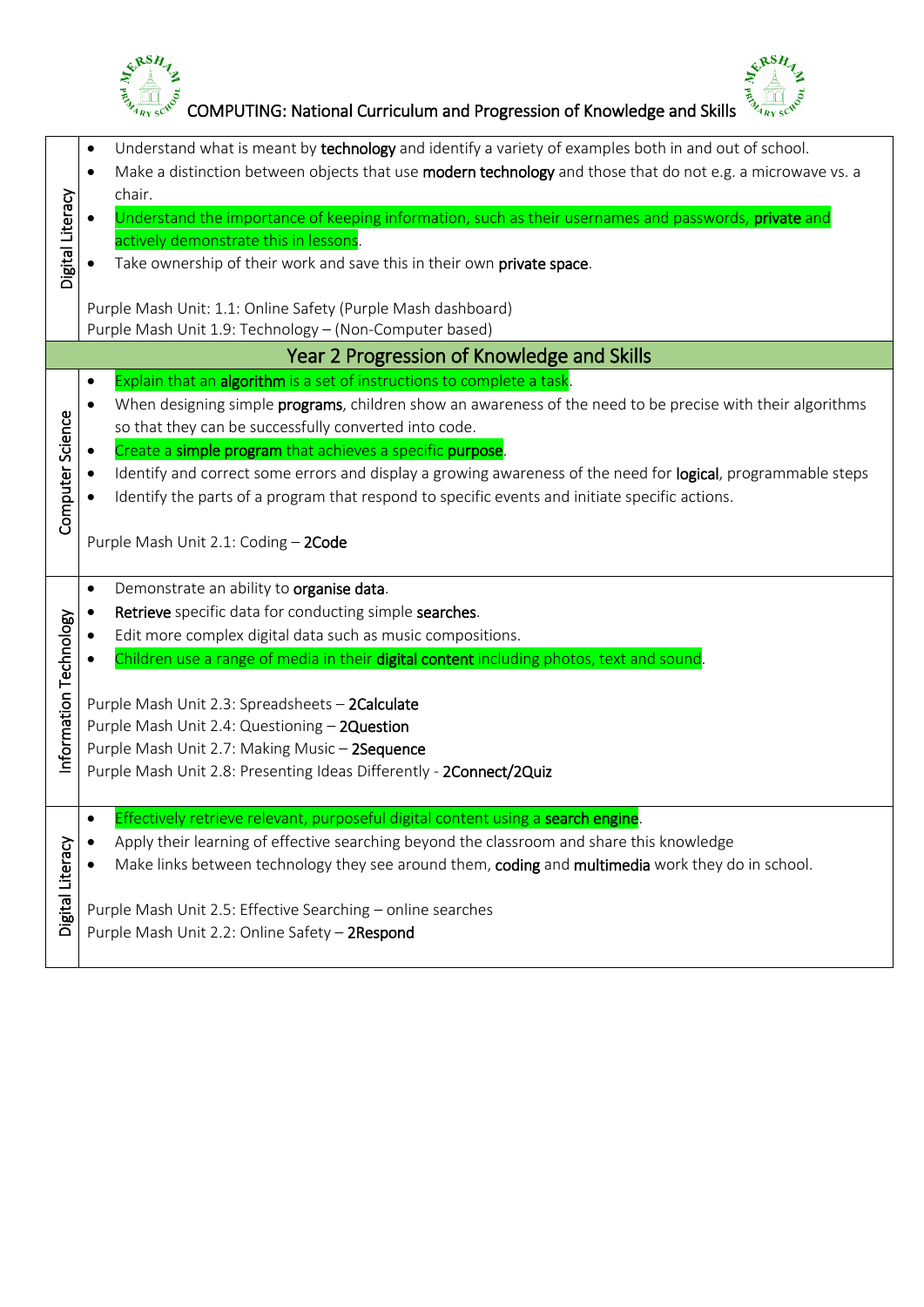

COMPUTING: National Curriculum and Progression of Knowledge and Skills

## KS2 National Curriculum

#### Pupils should:

- Design, write and debug programs that accomplish specific goals, including controlling or simulating physical systems; solve problems by decomposing them into smaller parts
- Use sequence, selection, and repetition in programs; work with variables and various forms of input and output
- Use logical reasoning to explain how some simple algorithms work and to detect and correct errors in algorithms and programs
- Understand computer networks including the internet; how they can provide multiple services, such as the world wide web; and the opportunities they offer for communication and collaboration
- Use search technologies effectively, appreciate how results are selected and ranked, and be discerning in evaluating digital content
- Select, use and combine a variety of software (including internet services) on a range of digital devices to design and create a range of programs, systems and content that accomplish given goals, including collecting, analysing, evaluating and presenting data and information
- Use technology safely, respectfully and responsibly; recognise acceptable/unacceptable behaviour; identify a range of ways to report concerns about content and contact.

# KS 2 Ready to Progress Criteria

### ('Teaching a Broad and Balanced Curriculum for Educational Recovery', June 2021)

#### At key stage 2:

- Teachers should focus on sequencing, selection and repetition.
- Pupils should be given enough time to practise **programming** to secure knowledge of key programming constructs.
- Gaps in knowledge of how to use digital devices should be identified and addressed. It is important that pupils use devices confidently and competently, so that they can focus on complex tasks without also having to learn how to use a device, which may otherwise get in the way of processing information.

### Year 3 Progression of Knowledge and Skills

- Children can turn a simple real-life situation into an algorithm for a program by deconstructing it into manageable parts.
- Identify an error within their program that prevents it from following the desired algorithm and then fix it.
- Design and code a program that follows a simple **sequence**.
- Experiment with timers to achieve repetition effects in their programs.
- Begin to understand the difference in the effect of using a timer command rather than a repeat command when creating repetition effects.
- Computer Science Computer Science Understand how variables can be used to store information while a program is executing
	- Use logical, achievable steps and absorb some new knowledge of coding structures.
	- Make good attempts to 'step through' more complex code in order to identify errors in algorithms and can correct this.
	- $\bullet$  'Read' programs with several steps and predict the outcome accurately
	- List a range of ways that the internet can be used to provide different methods of communication.
	- Use some methods of communication, e.g. being able to open, respond to and attach files to emails.
	- **•** Describe appropriate **email conventions** when communicating in this way.

Purple Mash Unit 3.1: Coding – 2Chart / 2Code Purple Mash Unit 3.5: Emailing – 2Respond / 2Connect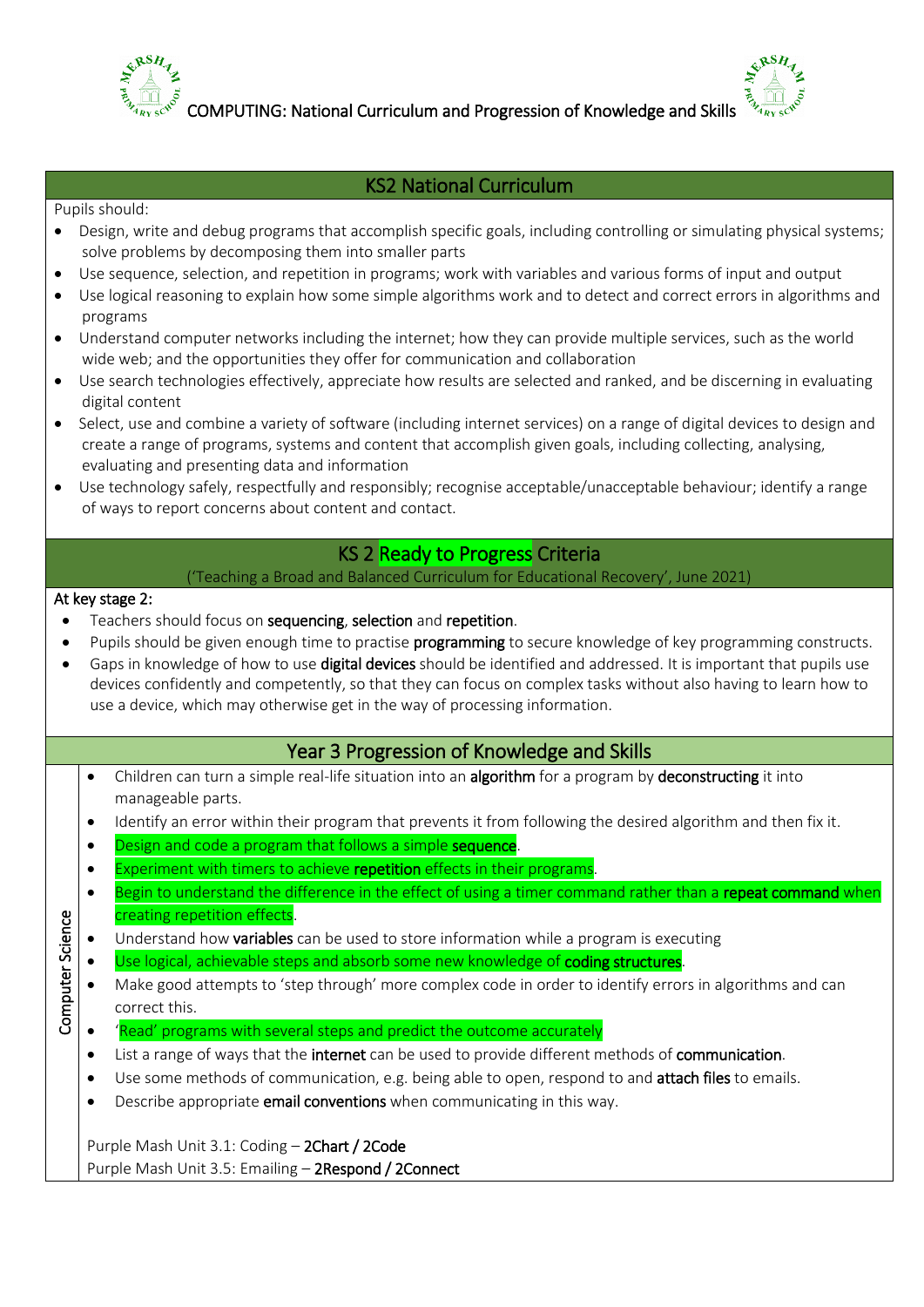



 $\begin{bmatrix} \xi^{\beta} & \xi^{\beta} & \xi^{\beta} \ \xi^{\gamma} & \xi^{\gamma} & \xi^{\gamma} \end{bmatrix}$  COMPUTING: National Curriculum and Progression of Knowledge and Skills  $\begin{bmatrix} \xi^{\beta} & \xi^{\gamma} \ \xi^{\gamma} & \xi^{\gamma} \end{bmatrix}$ 

|                          | $\bullet$ | Carry out simple searches to retrieve digital content.                                                                                                                                  |
|--------------------------|-----------|-----------------------------------------------------------------------------------------------------------------------------------------------------------------------------------------|
|                          | $\bullet$ | Understand that to search online they are connecting to the internet and using a search engine such as Purple                                                                           |
|                          |           | Mash search or internet-wide search engines.                                                                                                                                            |
|                          |           | Collect, analyse, evaluate and present data and information using a selection of software.                                                                                              |
|                          |           | Consider what software is most appropriate for a given task.                                                                                                                            |
|                          |           | Create purposeful content to attach to emails.                                                                                                                                          |
| nformation<br>Technology |           |                                                                                                                                                                                         |
|                          |           | Purple Mash Unit 3.3: Spreadsheets - 2Calculate                                                                                                                                         |
|                          |           | Purple Mash Unit 3.4: Touch Typing - 2Type                                                                                                                                              |
|                          |           | Purple Mash Unit 3.5: Emailing - 2Respond<br>Purple Mash Unit 3.6: Branching Databases - 2Question                                                                                      |
|                          |           | Purple Mash Unit 3.7: Simulations - 2Simulate                                                                                                                                           |
|                          |           | Purple Mash Unit 3.8: Graphing - 2Graph                                                                                                                                                 |
|                          | $\bullet$ | Demonstrate the importance of having a secure password and not sharing this with anyone else.                                                                                           |
|                          | $\bullet$ | Explain the negative implications of failure to keep passwords safe and secure.                                                                                                         |
|                          |           | Understand the importance of staying safe and the importance of their conduct when using familiar                                                                                       |
| Digital Literacy         |           | communication tools.                                                                                                                                                                    |
|                          |           | Know more than one way to report unacceptable content and contact.                                                                                                                      |
|                          |           |                                                                                                                                                                                         |
|                          |           | Purple Mash Unit 3.2: Online Safety                                                                                                                                                     |
|                          |           | Purple Mash Unit 3.5: Emailing - 2Respond                                                                                                                                               |
|                          |           |                                                                                                                                                                                         |
|                          |           |                                                                                                                                                                                         |
|                          |           | Year 4 Progression of Knowledge and Skills                                                                                                                                              |
|                          | ٠         | Consider how their design shows that they are thinking of the required task and how to accomplish this in code                                                                          |
|                          |           | using coding structures for selection and repetition.                                                                                                                                   |
|                          | ٠         | Make intuitive attempts to debug their own programs.                                                                                                                                    |
|                          | ٠         | Use timers to achieve repetition effects that are becoming more logical and are integrated into their program                                                                           |
|                          |           | designs.                                                                                                                                                                                |
|                          |           | Understand 'if statements' for selection and attempt to combine these with other coding structures including                                                                            |
|                          |           | variables to achieve the effects that they design in their programs.                                                                                                                    |
|                          | $\bullet$ | Understand how variables can be used to store information while a program is executing, they are able to use                                                                            |
|                          |           | and manipulate the value of variables.                                                                                                                                                  |
|                          |           | Make use of user inputs and outputs such as 'print to screen'.                                                                                                                          |
|                          |           | Trace code and use step-through methods to identify errors in code and make logical attempts to correct this.<br>'Read' programs with several steps and predict the outcome accurately. |
|                          |           | Recognise the main component parts of hardware which allow computers to join and form a network.                                                                                        |
| Computer Science         |           | Understand the <b>online safety</b> implications associated with the ways the internet can be used to provide different                                                                 |
|                          |           | methods of communication.                                                                                                                                                               |
|                          |           |                                                                                                                                                                                         |
|                          |           | Purple Mash Unit 4.1: Coding - 2Code                                                                                                                                                    |
|                          |           | Purple Mash Unit 4.2: Online Safety - 2Connect / 2Publish Plus / Display Boards                                                                                                         |
|                          |           | Purple Mash Unit 4.5: Logo - 2Logo                                                                                                                                                      |
|                          |           | Purple Mash Unit 4.7: Effective Searchers - Browsers, 2Quiz, 2Connect                                                                                                                   |
|                          |           | Purple Mash Unit 4.8: Hardware Investigators - 2Quiz, 2Connect                                                                                                                          |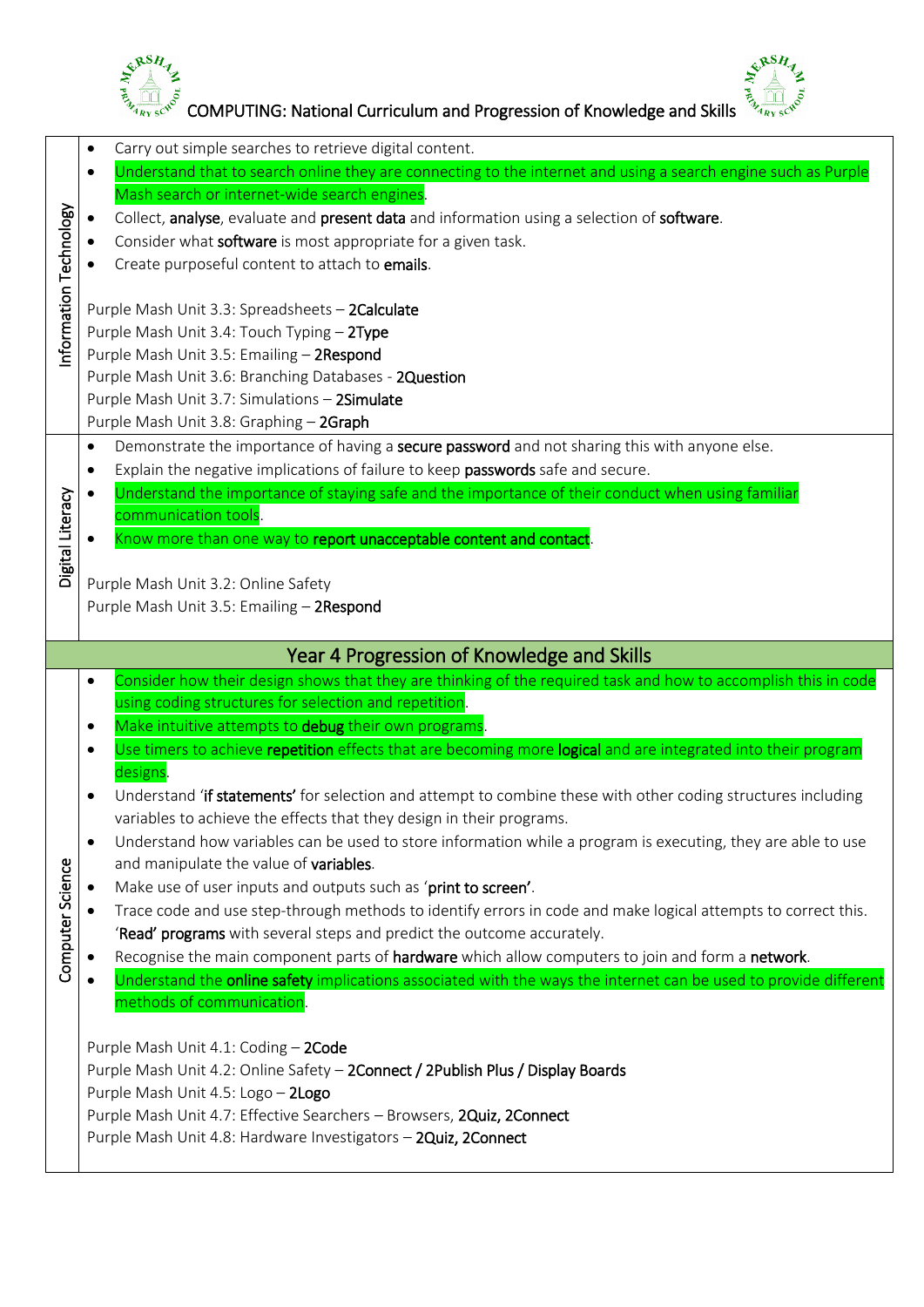



 $\begin{bmatrix} \xi^{\beta\beta}H_{\gamma}, & \xi^{\beta\gamma}H_{\gamma} \ \xi^{\gamma}H_{\gamma} \xi^{\gamma} \end{bmatrix}$  COMPUTING: National Curriculum and Progression of Knowledge and Skills  $\frac{\xi^{\beta\gamma}}{\xi^{\gamma}H_{\gamma}H_{\gamma}S_{\gamma}S_{\gamma}}$ 

|                       | $\bullet$ | Understand the function, features and layout of a search engine.                                                                                                                                                                                                                                                              |
|-----------------------|-----------|-------------------------------------------------------------------------------------------------------------------------------------------------------------------------------------------------------------------------------------------------------------------------------------------------------------------------------|
|                       | $\bullet$ | Appraise selected webpages for credibility and information at a basic level.                                                                                                                                                                                                                                                  |
|                       | ٠         | Make improvements to digital solutions based on feedback.                                                                                                                                                                                                                                                                     |
|                       |           | Make informed software choices when presenting information and data.                                                                                                                                                                                                                                                          |
|                       |           | Create linked content using a range of software.                                                                                                                                                                                                                                                                              |
|                       |           | Share digital content within their community, i.e. using Virtual Display Boards.                                                                                                                                                                                                                                              |
| nformation Technology |           | Purple Mash Unit 4.1: Coding - 2Code<br>Purple Mash Unit 4.3: Spreadsheets - 2Calculate<br>Purple Mash Unit 4.4: Writing for Different Audiences - Writing Templates, 2Simulate/2Connect/2Publish Plus<br>Purple Mash Unit 4.6: Animation - 2Animate<br>Purple Mash Unit 4.7: Effective Searchers - Browsers, 2Quiz, 2Connect |
|                       |           |                                                                                                                                                                                                                                                                                                                               |
|                       | $\bullet$ | Children can explore key concepts relating to online safety using concept mapping.                                                                                                                                                                                                                                            |
| Digital Literacy      |           | Help others to understand the importance of online safety.                                                                                                                                                                                                                                                                    |
|                       |           | Know a range of ways of reporting inappropriate content and contact.                                                                                                                                                                                                                                                          |
|                       |           |                                                                                                                                                                                                                                                                                                                               |
|                       |           | Purple Mash Unit 4.2: Online Safety - 2Connect / 2Publish Plus / Display Boards                                                                                                                                                                                                                                               |
|                       |           | Year 5 Progression of Knowledge and Skills                                                                                                                                                                                                                                                                                    |
|                       | $\bullet$ | Attempt to turn more complex real-life situations into algorithms for a program by deconstructing it into                                                                                                                                                                                                                     |
|                       |           | manageable parts.                                                                                                                                                                                                                                                                                                             |
|                       | $\bullet$ | Test and debug their programs as they go and can use logical methods to identify the approximate cause of any                                                                                                                                                                                                                 |
|                       |           | bug but may need some support identifying the specific line of code.                                                                                                                                                                                                                                                          |
|                       | $\bullet$ | Translate algorithms that include sequence, selection and repetition into code with increasing ease and their                                                                                                                                                                                                                 |
|                       |           | own designs show that they are thinking of how to accomplish the set task in code utilising such structures.                                                                                                                                                                                                                  |
|                       |           | Combining sequence, selection and repetition with other coding structures to achieve their algorithm design.                                                                                                                                                                                                                  |
|                       |           | Consider their code structure in terms of the ability to debug and interpret the code later                                                                                                                                                                                                                                   |
| puter Science         |           | Understand the value of computer networks but are also aware of the main dangers.<br>Recognise what personal information is and can explain how this can be kept safe. Children can select the most                                                                                                                           |
| Čσ                    |           | appropriate form of online communications contingent on audience and digital content, e.g. 2Blog, 2Email,<br>Display Boards.                                                                                                                                                                                                  |
|                       |           |                                                                                                                                                                                                                                                                                                                               |
|                       |           | Purple Mash Unit 5.1: Coding - 2Code                                                                                                                                                                                                                                                                                          |
|                       |           | Purple Mash Unit 5.2: Online Safety 2Publish Plus Writing Templates Display boards 2Connect<br>Purple Mash Unit 5.5 Game Creator- 2DIY 3D, Writing Templates, 2Blog                                                                                                                                                           |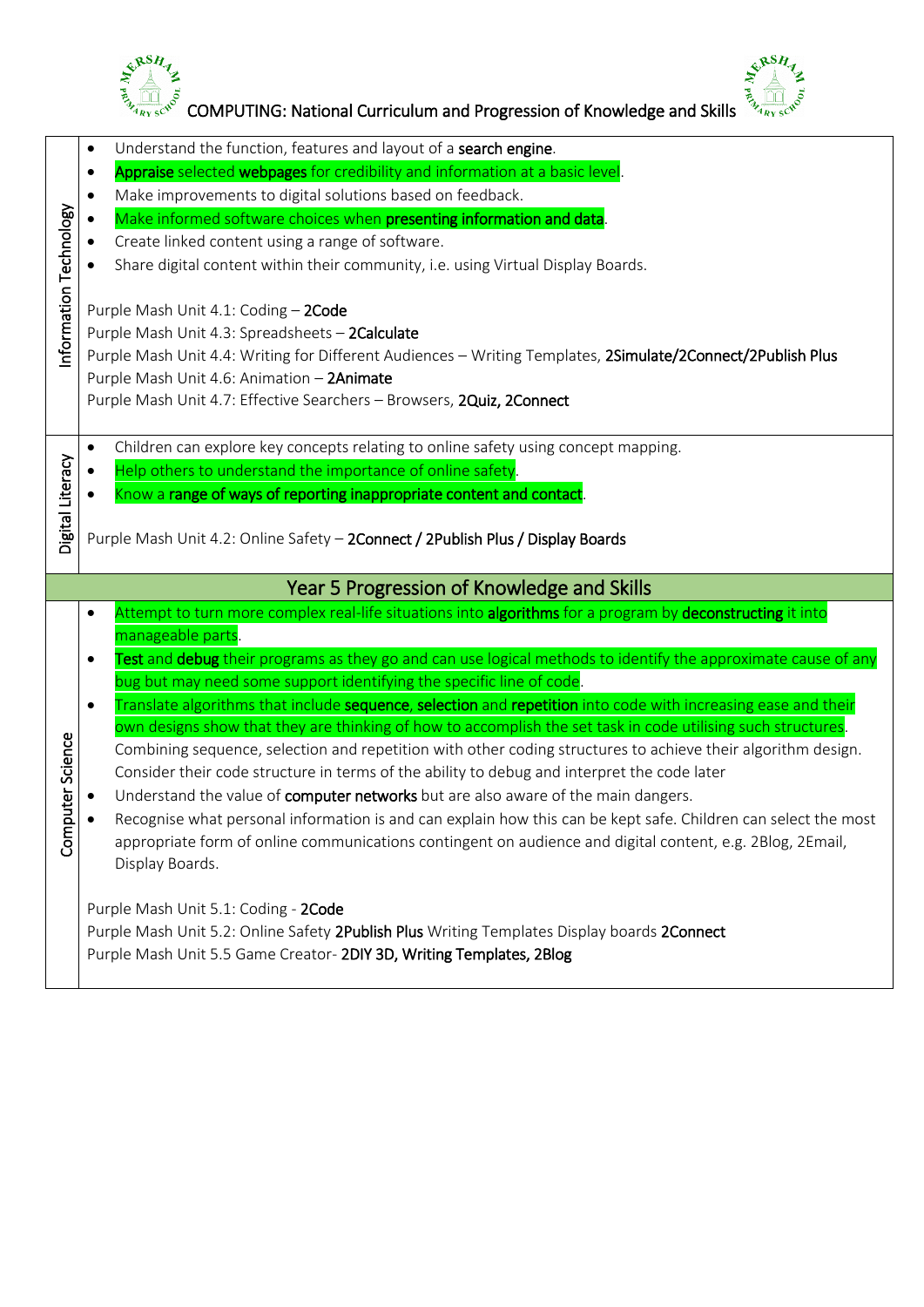



|                        | Search with greater complexity for digital content when using a search engine.<br>$\bullet$<br>Explain in some detail how credible a webpage is and the information it contains.<br>$\bullet$                                                                                                                                                                                                                                                                                                                                                                                                                                                                                                                                                                |
|------------------------|--------------------------------------------------------------------------------------------------------------------------------------------------------------------------------------------------------------------------------------------------------------------------------------------------------------------------------------------------------------------------------------------------------------------------------------------------------------------------------------------------------------------------------------------------------------------------------------------------------------------------------------------------------------------------------------------------------------------------------------------------------------|
|                        | Make appropriate improvements to digital solutions based on feedback received and can confidently comment<br>$\bullet$<br>on the success of the solution and review solutions from others.<br>Collaboratively create content and solutions using digital features within software such as collaborative mode.<br>Use several ways of sharing digital content.                                                                                                                                                                                                                                                                                                                                                                                                |
| Information Technology | Purple Mash Unit 5.1: Coding - 2Code<br>Purple Mash Unit 5.3: Spreadsheets - 2Calculate<br>Purple Mash Unit: 5.4: Databases - 2Investigate<br>Purple Mash Unit 5.5: Game Creator- 2DIY 3D, Writing Templates, 2Blog<br>Purple Mash Unit: 5.6: 3D Modelling - 2Design and Make Writing Templates<br>Purple Mash Unit: 5.7: Concept Maps - 2Connect                                                                                                                                                                                                                                                                                                                                                                                                            |
| Digital Literacy       | Have a secure knowledge of common online safety rules and can apply this by demonstrating the safe and<br>$\bullet$<br>respectful use of a few different technologies and online services.<br>Relate appropriate online behaviour to their right to personal privacy and mental wellbeing of themselves and<br>others.<br>Purple Mash Unit 5.2: Online Safety 2Publish Plus Writing Templates Display boards 2Connect                                                                                                                                                                                                                                                                                                                                        |
|                        |                                                                                                                                                                                                                                                                                                                                                                                                                                                                                                                                                                                                                                                                                                                                                              |
|                        | Year 6 Progression of Knowledge and Skills                                                                                                                                                                                                                                                                                                                                                                                                                                                                                                                                                                                                                                                                                                                   |
|                        | Turn a more complex programming task into an algorithm by identifying the important aspects of the task and<br>$\bullet$<br>then decomposing them in a logical way using their knowledge of possible coding structures and applying skills<br>from previous programs.<br>Test and debug their program as they go and use logical methods to identify the cause of bugs, demonstrating a<br>$\bullet$<br>systematic approach to try to identify a particular line of code causing a problem.                                                                                                                                                                                                                                                                  |
| بهِ<br>Computer Scienc | Translate algorithms that include sequence, selection and repetition into code and their own designs show that<br>$\bullet$<br>they are thinking of how to accomplish the set task<br>Coding displays an improving understanding of variables in coding, outputs such as sound and movement,<br>inputs from the user of the program such as button clicks and the value of functions.<br>Interpret a program in parts and can make logical attempts to put the separate parts of a complex algorithm<br>together to explain the program as a whole.<br>Understand and can explain in some depth the difference between the internet and the World Wide Web.<br>Children know what a WAN and LAN are and can describe how they access the internet in school. |